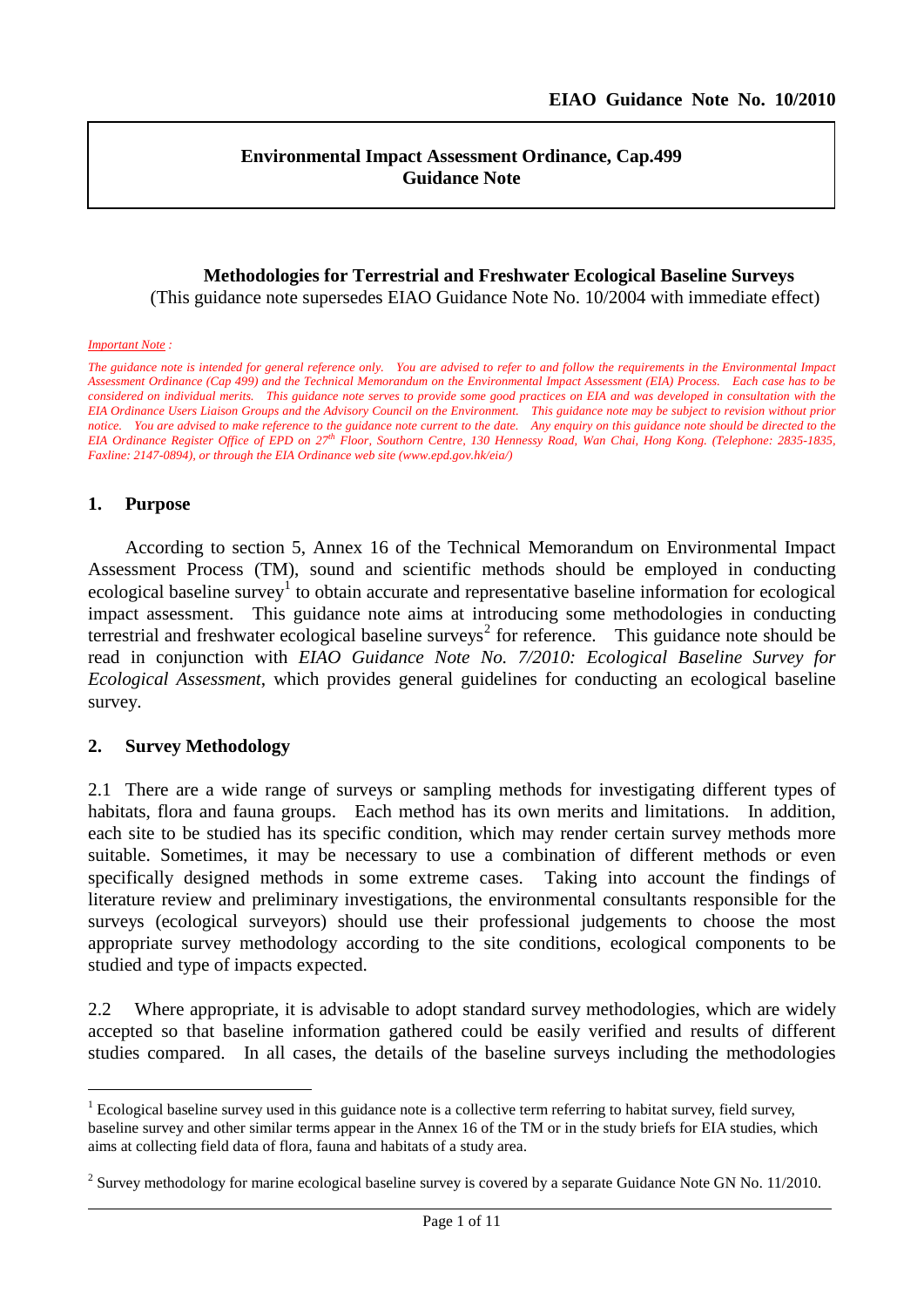adopted, locations, time, frequency and duration of surveys should be stated clearly in the EIA report for reference.

2.3 Attention should be drawn to section 5.1.3 of Annex 16 of TM that all field surveys carried out must not cause unnecessary stress or damage to the existing habitats and wildlife. Relevant permits under the Forests and Countryside Ordinance (Cap. 96), the Wild Animals Protection Ordinance (Cap. 170) or the Fisheries Protection Ordinance (Cap. 171) for collecting specimens and setting up traps must be obtained from the Agriculture, Fisheries and Conservation Department prior to the survey. As a general principle, the surveyors should avoid taking specimens in a manner that will damage or endanger the survival of any species. For instance, if a plant specimen is required for identification or record purpose, only a small portion of a plant individual should be collected with the main stem and root system remaining intact. All animals trapped or collected alive should be released immediately after identification unless in circumstances where voucher specimens must be kept for scientific purpose.

## **3. Terrestrial Habitat Survey**

The purpose of a terrestrial habitat survey is to identify different types of habitats found within a study area and to delineate their coverage. The results are usually consolidated in form of a habitat map with various legends showing the locations of different types of habitats on the map. The habitat map could be further annotated with target notes, which provide further information on specific locations with conservation interest or ecological importance.

## 3.1 Aerial Photos / Satellite Images interpretation

Aerial photos or satellite images can provide useful basic information on habitat type/land use of the study area. Through interpretation of an updated aerial photo or satellite image, the general conditions (e.g., vegetation cover, land use) of the study area and its vicinity could be readily visualized and translated into a preliminary habitat map. However, in local context, some habitats (e.g. shrubland/grassland) would be subject to high mapping error during the interpretation and ground truthing on selected sample units is necessary to verify the site conditions and provide more detailed information that could not be obtained from remote sensing technique.

## 3.2 Ground Truthing

This refers to surveying the study area on ground with a systematic routing and recording all ecological resources that the ecological surveyor comes across, and is applicable to relatively small and accessible sites. It is often used as a preliminary survey for a specific area or habitat where a more focused survey will then be conducted to collect further details.

## **4. Vegetation and Plant Species Survey**

Vegetation surveys focus on vegetation types in the study area while plant species surveys aim to provide information on plant species diversity and identify plant species of conservation concern. Vegetation surveys for ecological impact assessment studies are usually restricted to description of physiognomy or the growth form (e.g. forest, shrub or grassland) of the vegetation and conducted in conjunction with the general habitat surveys. A detailed vegetation survey of the study area with floristic analyses at plant community level is very time consuming and is normally not required in the context of ecological impact assessment. A more direct approach is to produce a plant species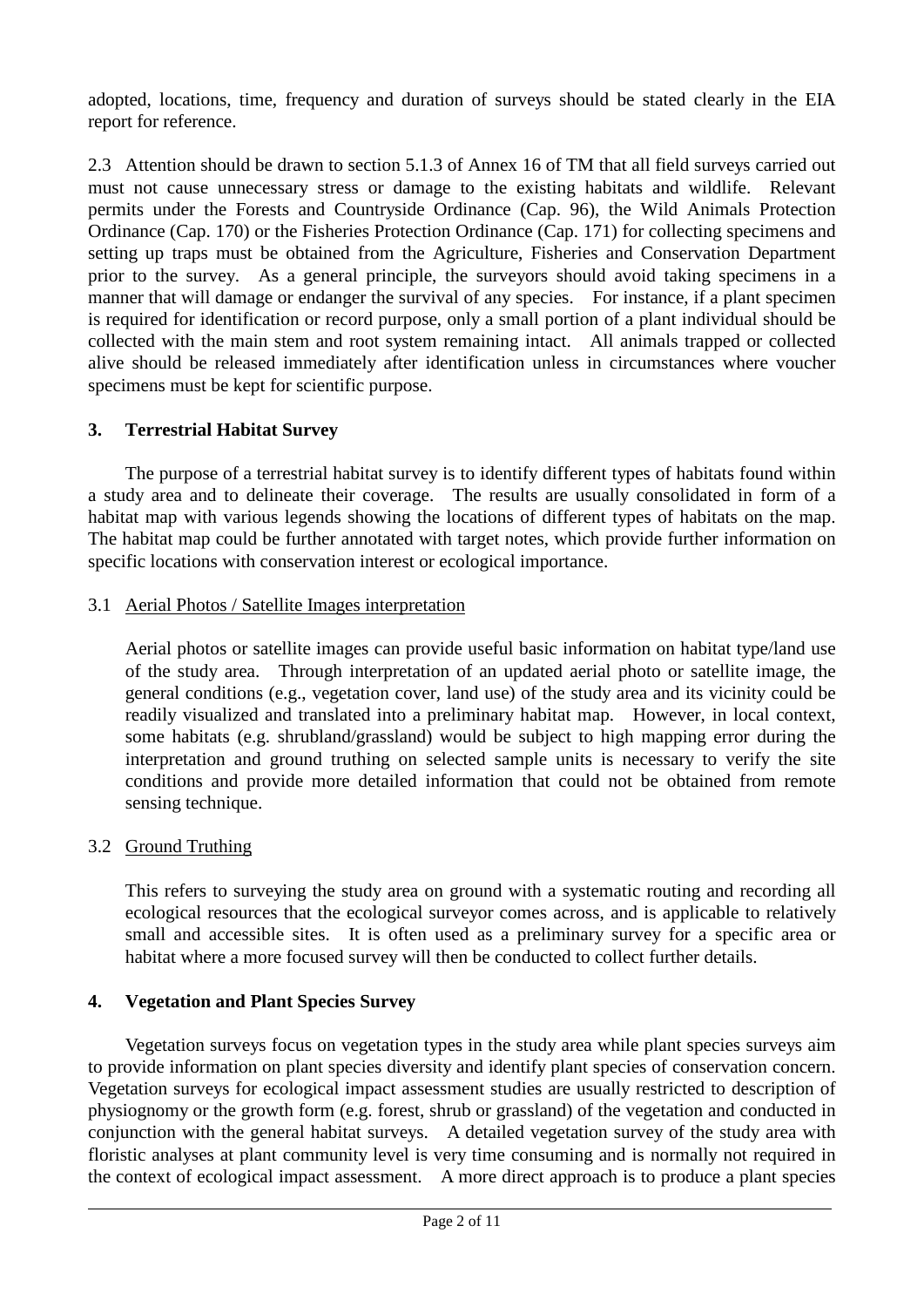list by direct observation (and subsequent identification in the herbarium if necessary) while surveying representative parts of the study area. The dominant plant species should be reported for such information is a useful indication of the habitat quality. In addition, the presence of rare, protected and threatened plant species and other species of conservation concern should be noted as they are usually the main focus. More attention should be given to the locations, which will be directly affected by the proposed development. In certain circumstances where collection of quantitative data is essential (e.g. establishment of quantitative baseline for subsequent monitoring), the use of quadrats and transect are simple and widely adopted methods.

## 4.1 Frame Quadrat

Frame quadrats, or often simply called quadrats, are used to define sample area within the study site. Plant species inside the quadrats are identified and their abundance estimated to work out the densities of various species. In some cases, their percentage covers are also estimated. Quadrats could be square or rectangular in shape and the size to be adopted depends on the type of plant communities to be surveyed and the extent of the study area. For example, the area of the quadrat used for surveying vascular plants in a shrubland or forest in Hong Kong ranged from  $25m^2$  to  $400m^2$  while quadrat used in grassland could be as small as 1m<sup>2</sup>. The locations of the quadrat chosen should be representative to various vegetation types present within the study area and usually several quadrats are sampled to obtain more representative results. In some cases, permanent quadrats are established for monitoring the change in vegetation over a period of time.

# 4.2 Transects

Transects are usually used to survey changes in vegetation along an environmental gradient, from a source of impact or through different habitats. The transect line should be laid to cover representative plant communities within the study area as far as possible or along an environmental gradient. The Line Transect method is to count the plant species and their abundance that touch the transect line. A vegetation profile could then be generated for illustrating changes in vegetation along the transect line. The Belt Transect method involves laying of quadrats of a certain size next to each other or contiguously along a transect line and data in each quadrats is recorded as mentioned above.

## **5. Terrestrial Mammal Survey**

Terrestrial mammals vary widely in ease of observation and different survey methods may be applied for different species. Conspicuous and large mammals may simply be counted by direct observation. However, mammals in Hong Kong which are of conservation concern are mostly secretive and nocturnal. Other techniques such as searching for traits, trapping, camera trapping, bat detectors or mist netting (for bats) can be employed where necessary for surveying mammals which are difficult to observe directly.

## 5.1 Searching for Signs

Signs such as dung, feeding signs, footprints, burrows and dens are evidence of the presence of mammals. For any observed burrow and den, it is also important to assess whether they are still active or have long been abandoned. Mammal tracks, which can often be found in wet or muddy areas near ponds and streams where animals come to feed or drink, or associated feeding signs such as partially eaten vegetation or carcasses may provide evidence of signs of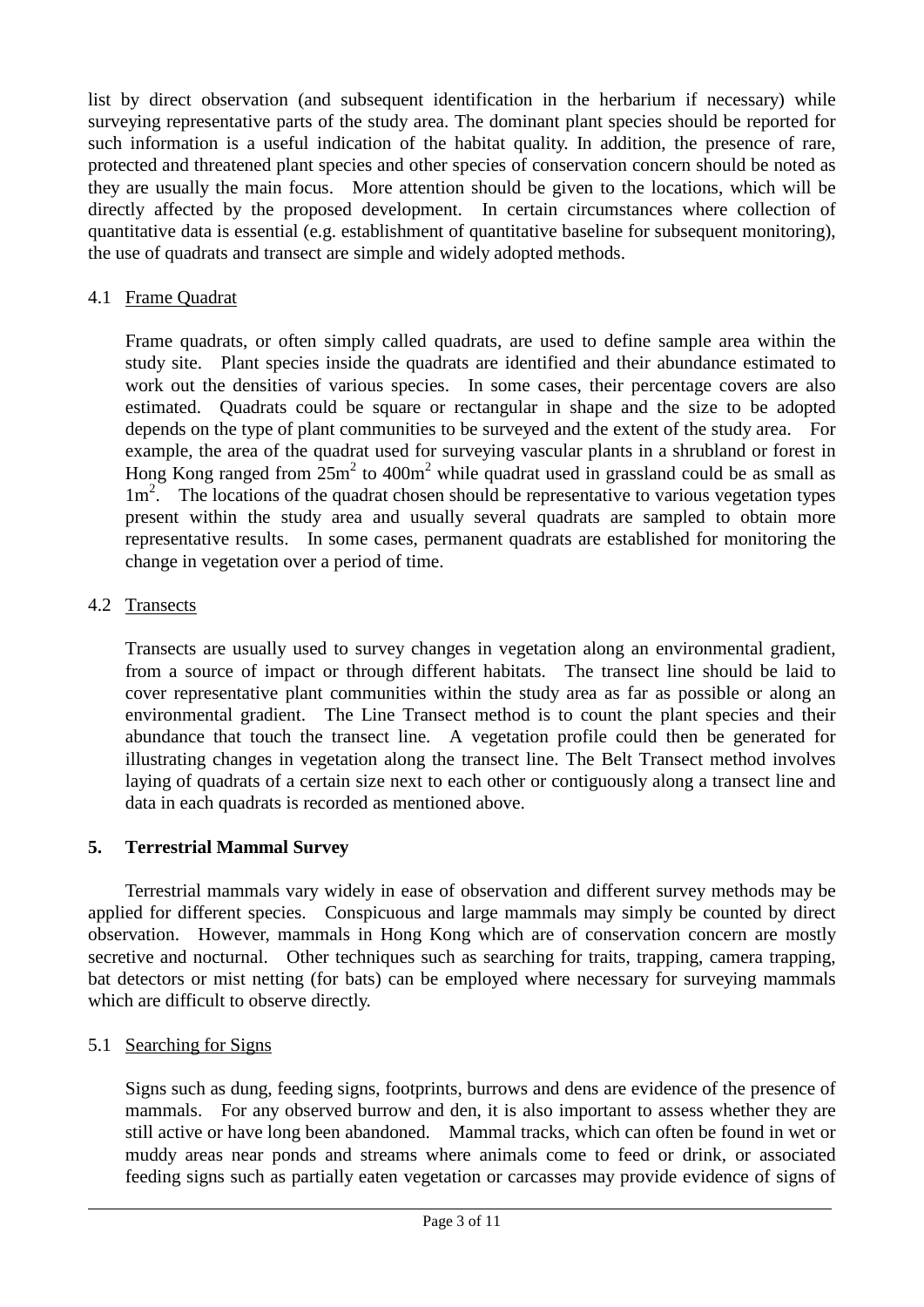mammals. However, as not many local mammals can be reliably detected by these signs, this method may need to be supplemented by other survey efforts.

## 5.2 Trapping

Capturing of different mammal species requires different trapping techniques, depending on the size and habitat of the target animals. For trapping of small non-flying mammals, box traps with appropriate bait is an effective means for trapping small terrestrial mammals unharmed. Pitfall traps (i.e., a container placed below the ground with the opening flush or just below the ground surface) could also be used to trap small mammals (e.g. shrews) when the animals fall through the opening into the container. Generally, any traps deployed should be regularly checked and food, water and bedding should be provided to ensure that the caught individual can sustain during the interval between checks. However, trapping is an intrusive and potentially harmful survey technique. The application of this technique should only be handled by experienced personnel with proper authorization. Moreover, it should be justified whether the trapping exercise would yield any meaningful result for the ecological impact assessment before this method is to be applied.

# 5.3 Camera Trapping

Infrared flash camera is a camera in which the animal itself triggers the shutter by a sensor which detects body heat. They are found to be the most popular and effective systems, as they will take picture quicker, last longer on a set of batteries and most importantly, would not scare animals in the study area. Camera traps are placed at representative locations in the study area and the infrared sensor of the camera would be triggered by any passing warm-blooded animals. The animals could then be identified from the photos taken. Moreover, relative abundance, distribution and activity patterns for various species could also be revealed from the records taken. This sampling method could be used to detect cryptic terrestrial species that are difficult to observe and trap directly. It is relatively less intrusive when compared with traditional trapping methods. However, it is less accurate and efficient in surveying arboreal and flying species or those live underground most of the time.

## 5.4 Surveys for bats

In general, surveys of bats can be done by direct counting at their roosting sites or foraging areas. Direct counting of bats is to determine community composition, species richness, and abundance and it can be done at their roost sites (e.g. counts at winter roosting site and maternity colonies) or when they are leaving their roost (e.g. nightly emergence counts and dispersal counts.) If roosting sites could not be identified, surveying efforts could be directed toward potential commuting, foraging, and drinking sites of bats. If capturing of flying bats is required for a more detailed study, mist nets are the most effective devices. Nets were placed in travel lanes of bats in probable foraging locations above water or ground and below the tree canopy. Nets were opened at dusk and should be tended constantly. Any captured bats must be removed individually upon entangled and placed in temporary holding devices (e.g. cloth bags). Due to difficulty of handling bats properly, investigators must exercise with particular caution to avoid injury of bats during their surveys. However, as mist netting is potentially intrusive to the bats, it should only be employed when it is fully justified and with proper authorization. Other than the above, bat detectors are widely used as indirect survey tools for bat surveys. Such ultrasonic detectors identify bat species by recording the species-specific echolocation calls produced by bats when they are flying. Two ultrasound systems, i.e.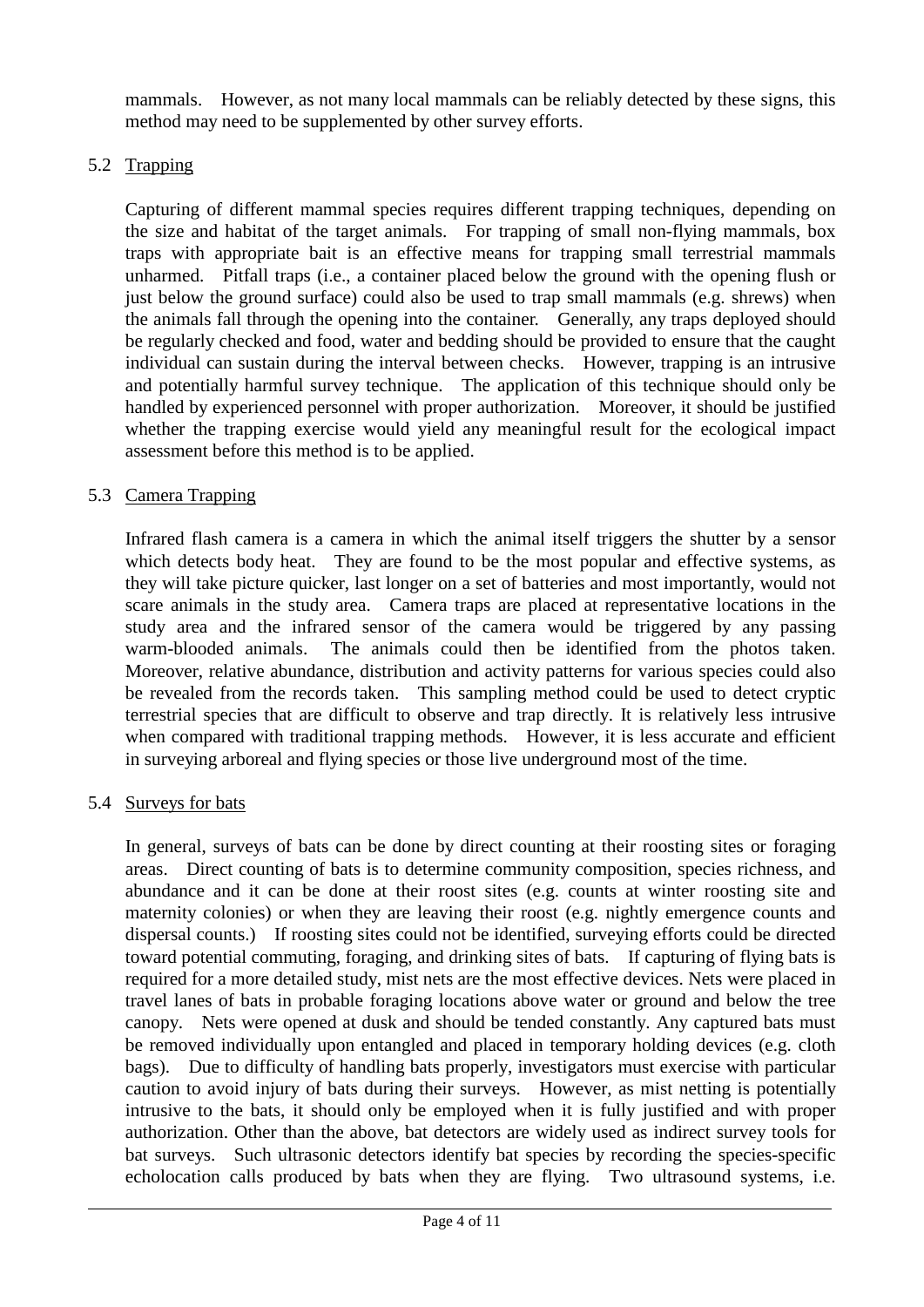zero-crossing and time-expansion systems, are widely used for acquiring bat acoustic information for species identification as well as for estimating their population in the study area.

## **6. Bird Survey**

Identification of bird species can be done visually or aurally by recognition of unique songs and calls. In addition to identifying the bird species under observation, it is also important to record any notable behaviours of the bird such as feeding, nesting, or breeding and the associated habitats where it has such behaviour. Survey carried out at different seasons and time of the day will significantly affect the survey results. In general, early mornings are usually the best time of the day for bird survey unless some nocturnal species or behaviours are to be studied. Survey season for bird is often a matter of concern particularly when the target bird species are migratory (see *EIAO Guidance Note 7/2010: Ecological Baseline Survey for Ecological Assessment*). Moreover, tide level may also have an influence on bird distribution in coastal habitats. There are many bird survey methods and the choice depends largely on the habitat type and the target bird species to be surveyed.

## 6.1 Point Count

Point count provides an estimation of the relative abundance of each species present. Counts are undertaken from fixed locations for a fixed period of time (e.g. 2 to 20 minutes). The locations could be laid out systematically or selected randomly within the study area. A well-spaced sample series of points in an area provide more representative data. Counting should be started a few minutes after arrival of the observers to allow birds to settle down from any disturbance caused. To generate indices of relative abundance of various bird species, all birds seen or heard should be counted from the fixed point up to a distance where birds are still detectable or within a fixed distance from the observer.

#### 6.2 Transect Count

Transect count is more suitable for large open areas of relatively uniform habitat. Transects should be randomly selected as far as practicable and to avoid possible influences from the linear features such as road and river on the bird populations. Care should be taken to avoid bias as a result of selecting an easy access to the study area. All birds seen or heard on either sides of the transects are identified and counted up to a distance where birds are still detectable or within a fixed distance from the observer.

## 6.3 Mist-netting

Standard lengths and types of mist nets are erected in standard locations for a fixed period of time and individual birds are caught, identified and counted. It is often combined with ringing exercise where all birds caught are identified, physical dimensions measured, weighed, ringed and with the estimated age and sex recorded. This survey method is adopted to gather demographic information of bird populations and to monitor the long-term changes. The mist net could also be applied to survey birds in situations where direct bird observation is impractical. However, as the method is potentially intrusive to the birds and can only be practised by qualified ringers, it has seldom been applied in ecological impact assessment studies in Hong Kong.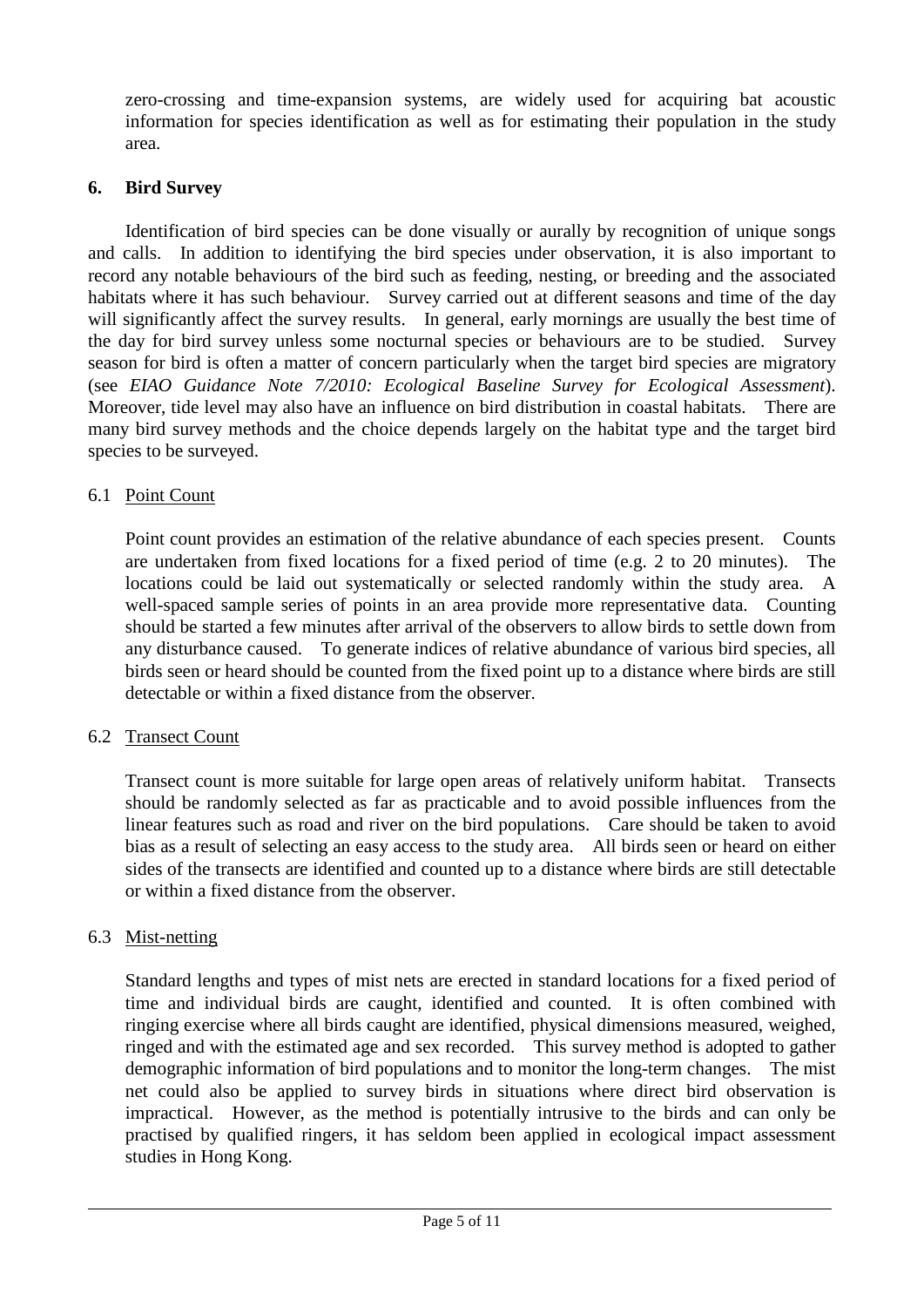## 6.4 Radio-tracking

Under very special circumstance, radio-tracking for species-specific survey could be applied. The radio-tracking system consists of a radio-transmitter fixed to the target bird, a multi-channel receiver detecting the signal emitted by the transmitter and a portable directional or fixed antenna. This method may collect useful details of specific bird species such as their home-range, spatial distribution and habitat preference. This method has been applied locally in the studies on the Black-faced Spoonbill and the Greater Painted Snipe. Theoretically, this method could also be applied to other animal groups such as mammals. However, as the technique is intrusive to the target species, it should only be applied when it is fully justified. The technique should only be undertaken by trained professionals with proper authorization in advance.

## **7. Herpetofauna (Amphibians & Reptiles) Survey**

The activities of amphibians and reptiles are highly seasonal and are influenced by the variation of weather even on a daily basis due to their ectothermic and cryptic nature. It is more fruitful to survey them during their active periods. Amphibians are usually most active just after dusk during their breeding seasons while many diurnal reptiles such as skinks or lizards are active in mid-morning. However, many other nocturnal reptiles such as certain snakes, geckos and most turtles would only be active at night time. In this connection, the target taxa groups should be surveyed at appropriate time of the day.

Most amphibians and reptiles would go into hibernation during the cold and dry winter season. They would be under-estimated if surveys are carried out during this time. On the other hand, some species such as Hong Kong Newt and Brown Wood Frog mainly breed in winter. As such, the target taxa groups should be surveyed at appropriate seasons in order to collect a representative baseline for assessment. Indeed, many reptiles such as snakes and lizards are timid, secretive, fast-moving and cryptically coloured which render survey on reptiles difficult and therefore reptiles tend to be under-represented in ecological surveys in general. More intensive surveys with appropriate or species specific survey methodologies would rectify such limitation.

#### 7.1 Active Searching

An effective way to survey amphibians and reptiles is by active searching, particularly during the daytime. This method is applicable for both nocturnal and diurnal species. The study area should be actively searched by the ecological surveyors for potential breeding areas of amphibians (e.g. streams, marshes, small water pools, water channels) and suitable microhabitats for both amphibians and reptiles (e.g. stones, pond bunds, crevices, leaf litter/debris, rotten log). It would also be necessary to examine or uncover these places deliberately to search for the eggs and tadpoles of amphibians in aquatic habitats or to reveal the presence of the amphibians and reptiles hiding under these covers. Active searching can be applied along a transect line or in general surveys of the whole site with focus on suitable microhabitats.

For night surveys, when the nocturnal species of amphibians and reptiles come out of their hiding places, searching could be carried out in exposed areas of their potential habitats on the ground, along the path or the pond/stream bank. For frogs and toads, nocturnal auditory detection of mating calls at their breeding sites could be considered an efficient method to find out the species present, particularly the more vocal species, and their estimated abundance.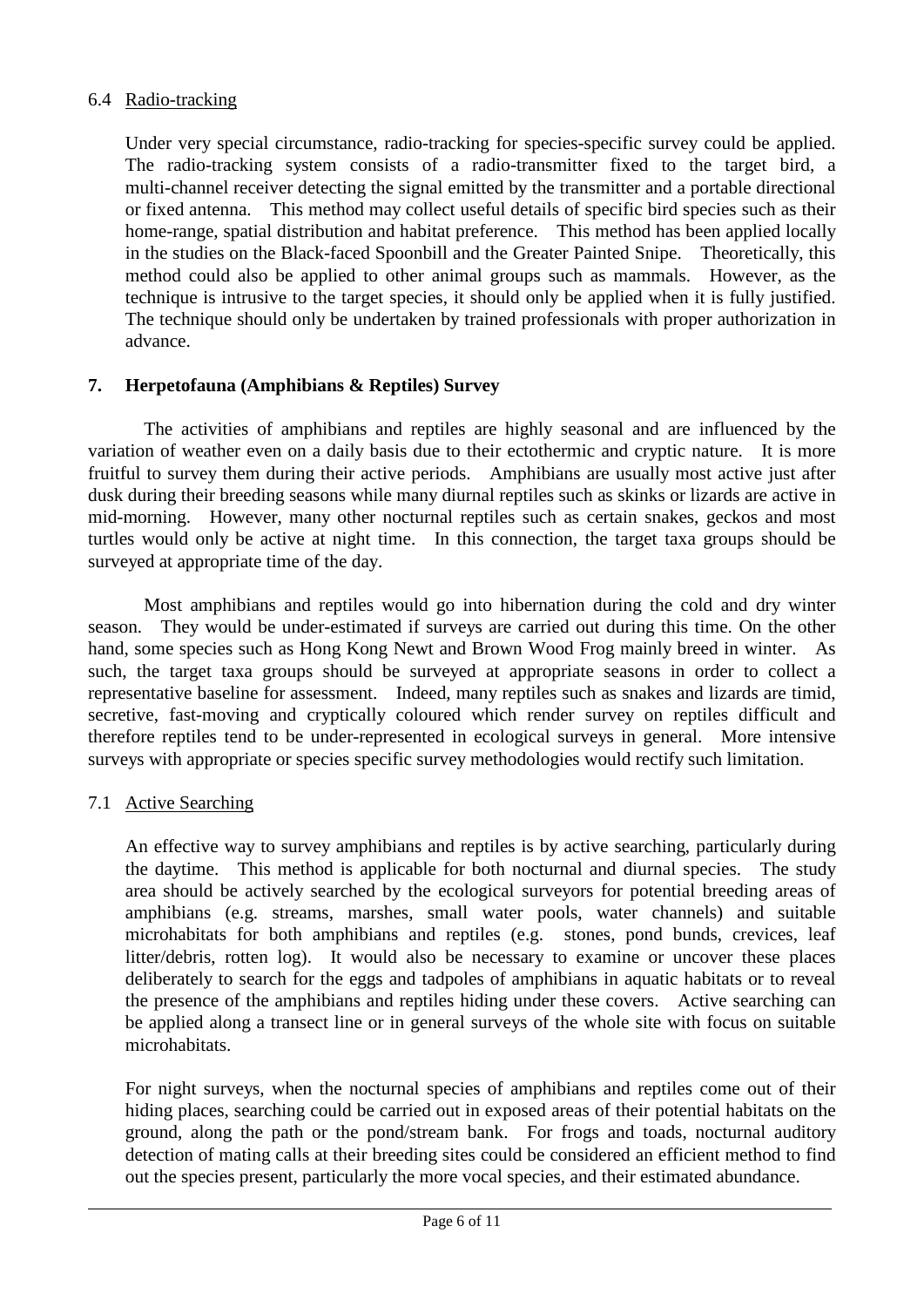## 7.2 Trapping

Pitfall traps can be used for survey of terrestrial amphibians and reptiles. Pitfall trap is usually set up by sinking a plastic bucket in the ground with the top of the bucket on ground level. The appropriate size of the bucket would depend on the body size and the escape potential of the target species. Small holes can be punched into the bottom of the bucket to avoid drowning the trapped animals due to accumulation of water in the bucket. Pitfall traps can be placed among habitat features, which are frequented by the animals to increase trapping success. The use of drift fences, along which traps are placed, would guide the animals to fall into the traps for better results. Cover made of wooden board or corrugated plastic is placed over the top of the pitfall trap and supported at one end with a small stone/branch about 1-2cm thick. The cover serves to attract the animals to crawl under the cover and fall into the trap. It also can reduce heat stress on the trapped animals.

Some leaf litter and soil could be put in the set trap to provide cover and moisture for any amphibians and reptiles trapped inside. It should be noted that traps should be checked regularly within a reasonable time period, say, once per day, to avoid stress and death of the trapped animals. The pitfall traps should also be de-activated or removed after the completion of the survey.

# 7.3 Cover Boards

Cover board is an artificial cover object that attracts and allows various species of amphibians and reptiles to use it as a refuge. Cover board can be made of sheet of 1m x 1m woody materials of at least 1cm thick or other appropriate size. Various types of natural wood can be used but use of plywood or chemically treated wood is not recommended. Cover board is especially useful for sampling of fossorial species and in habitats with limited natural covers.

## **8. Butterflies and Dragonflies Survey**

Life cycles of metamorphic butterflies and dragonflies consist of distinct stages. Their characteristics and habitat requirements change at different stages of the life cycle. The survey methods for butterflies and dragonflies vary depending on the site conditions and the stages of life cycle. The activity of butterflies and dragonflies is also strongly influenced by weather conditions and time of the day. To obtain representative information, survey should be conducted during daytime and under fine weather when most butterflies and dragonflies are active. For optimal survey seasons, please refer to *EIAO Guidance Note 7/2010: Ecological Baseline Survey for Ecological Assessment*. While it is difficult to detect butterfly larvae, it should be noted that some butterfly species only rely on certain plant species as their specific larval food source. When such plant species is recorded in the survey location, it may be worthwhile checking whether the corresponding butterfly species is also present in the vicinity. The survey of dragonfly larvae is covered in the section on stream invertebrate survey.

## 8.1 Transect Count

A transect route with an imaginary belt of certain width, which should be approximately 5 metres, is fixed within the study area. During the survey, all butterflies or dragonflies observed within the belt are identified and counted. The route selected should encompass different habitats within the study area as far as possible. For survey of dragonflies along a stream, the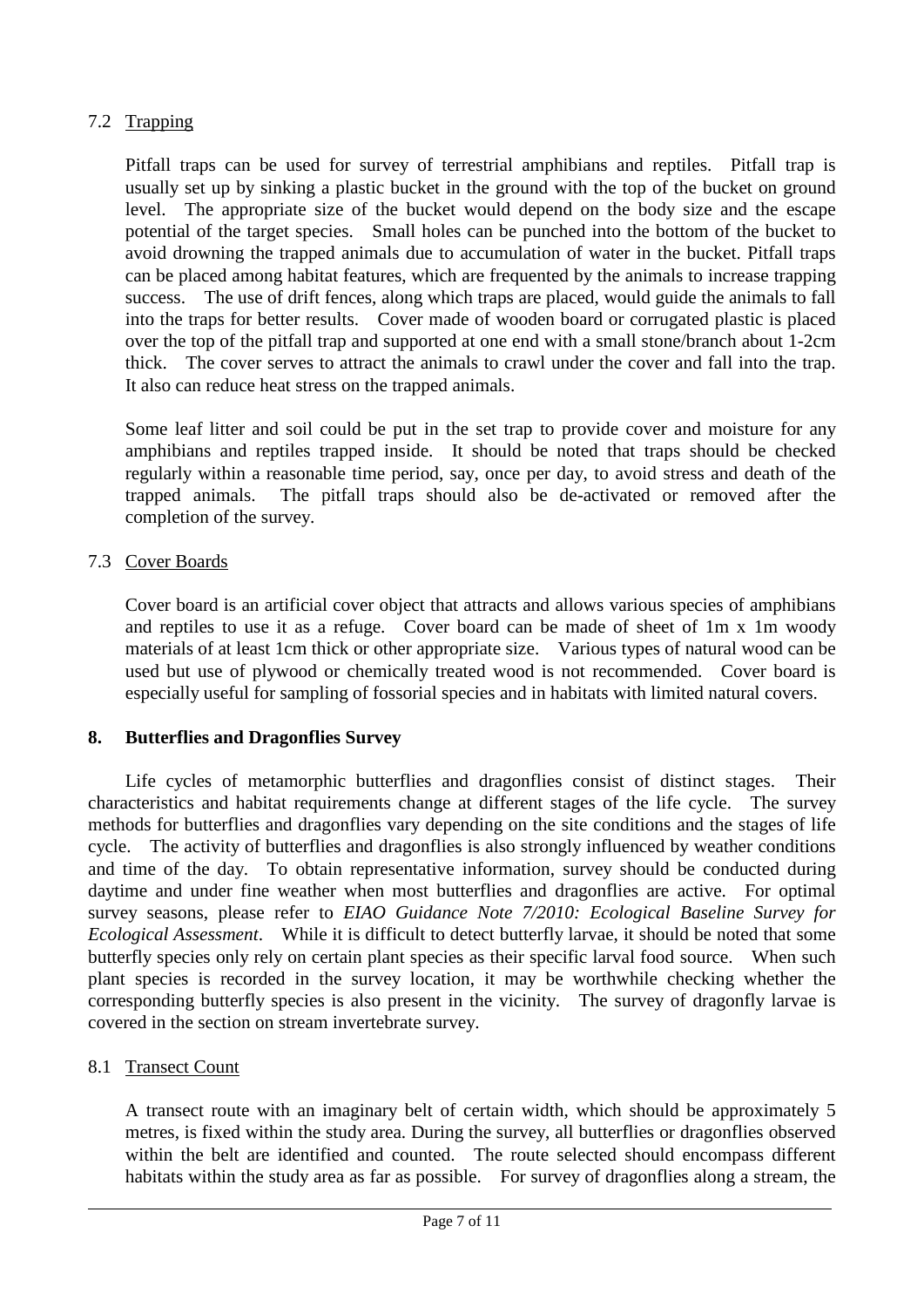transect belt should cover vegetation of the riparian zone. A pair of binoculars with short focal length could significantly assist in the identification.

## 8.2 Netting

Netting may be needed for collecting specimens to confirm the identification of adult butterflies and dragonflies observed along transects or during area-based surveys. The traditional 'butterfly net' is used to collect butterflies and a more rigid one is used for dragonflies.

## **9 Freshwater Fish Survey**

Fish sampling should be carried out at a time of year when the stream is not flooding and the weather is not too cold that the fishes become inactive. Sampling of freshwater fish could be conducted actively by pursuing fish, or in passive ways, which rely on fish swimming into a net or a trap. The habitat to be surveyed would determine the most suitable surveying technique. Other factors to be considered include water depth and clarity, presence of aquatic or emergent vegetation or speed of the current. Freshwater fish in reservoir or fishponds have seldom been the focus of ecological impact assessment and sampling methods in such habitats are therefore not covered in this guidance note.

#### 9.1 Bankside Counts

Direct counting along stream bank is a simple method to survey fish in shallow, slow-moving streams with clear water and minimal vegetation. Suitable observation points are chosen within the study area. Counting of fish should be started a few minutes after arrival at each observation point to minimize the effects of disturbance. Direct counting of fish with a pair of binoculars should be made for a fixed period of time (e.g. 10 minutes). The fish is identified as far as possible and the number recorded. However, this method is not applicable to surveying fish in deeper water, turbulent areas, turbid water or stream with dense riparian and aquatic vegetation.

## 9.2 Trapping

Pot traps of about 3-mm mesh size with baits such as pieces of meat for predatory species and bread for omnivorous/ herbivorous species could be used for fish trapping. Pots traps will be placed at representative spots at the sampling site for a fixed period of time (e.g. 20 minutes). During this period, disturbance to the sampling water body should be avoided. The species and number of fish trapped is recorded. In some occasions, appropriate trap will be set overnight for trapping nocturnal fish species.

#### 9.3 Netting

D-framed hand net of about 3-mm mesh size could be used to search for fish in microhabitats such as deep/turbid waters or vegetation.

#### 9.4 Cast netting

Cast net is a net circle in shape with weight around the perimeter. It can be used to sample fish in river mouth with shallow water. Casting of net is usually done from the bank or a boat.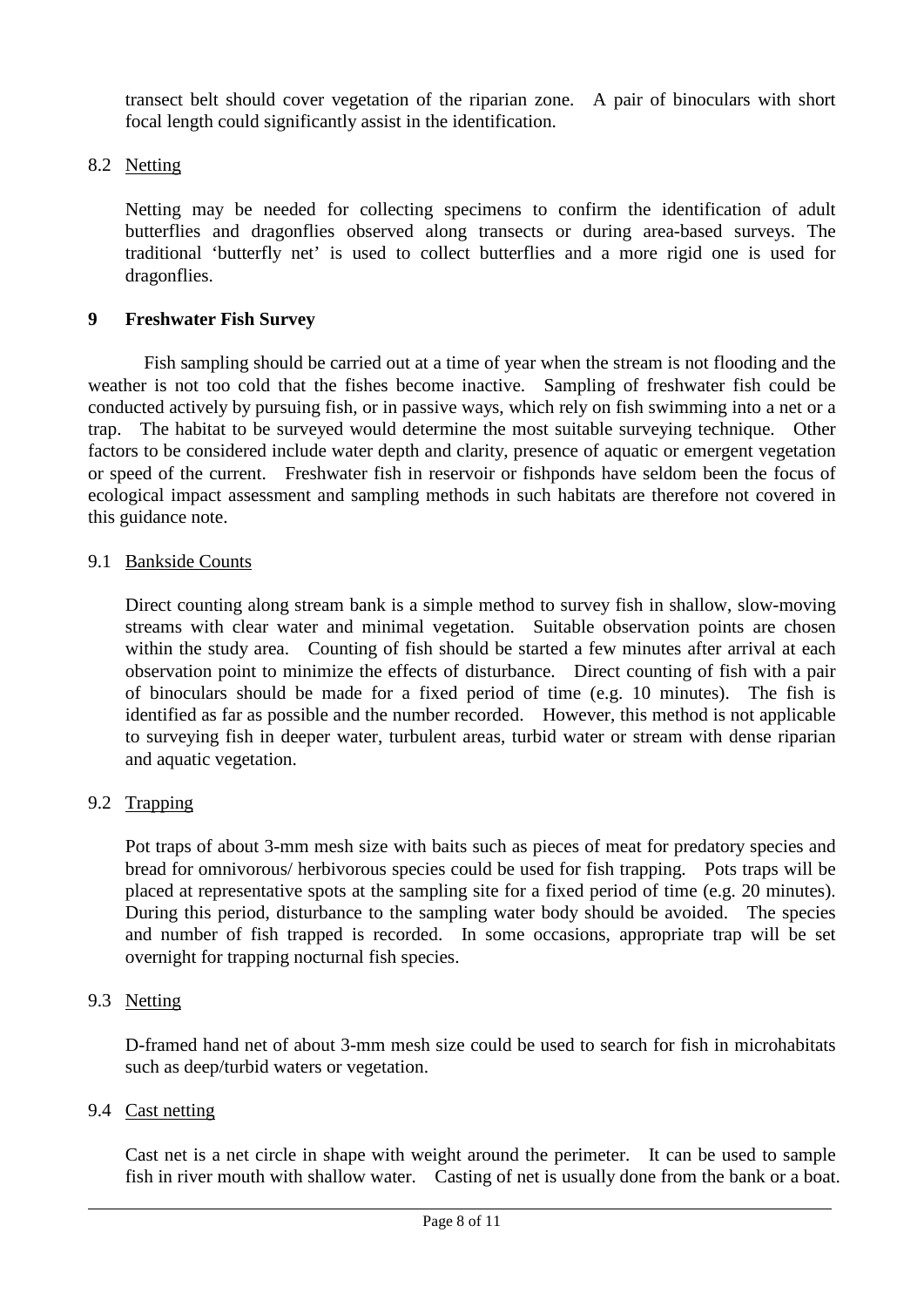It requires a lot of practices and skills to control the distance to cast and to maximize the size of the net in the air before it touches the water surface. One type of cast net is equipped with a purse line around the perimeter, which is used to close the net after casting to improve catching efficiency. However, cast net does not work well in stream with rocky substratum and high flow.

## 9.5 Electro-fishing

Electro-fishing involves the use of electric current to stun fish with the electrodes for easy capture. The stunned fish are then collected with hand net and transferred to containers of water for the fish to recover and be identified. However, this technique requires a lot of safety precautions and a high level of training is essential. Most importantly, this technique could be highly intrusive particularly in small sample areas. It may injure or kill the fish sampled or other non-target species and eggs and small fry may even be more vulnerable. If not handled properly, the ecological surveyor and other people in the vicinity may subject to certain risk of electric shock. Its operation in Hong Kong could only be undertaken with the permission from the Agriculture, Fisheries and Conservation Department. This method has seldom been applied in the ecological impact assessment studies in Hong Kong.

## **10. Stream Invertebrates Survey**

Selection of surveying methods for stream invertebrates depends largely on the characteristics of the stream habitats, especially the texture of stream substrates (hard or soft) and the flow of the stream. In Hong Kong, most streams are made up of boulders and gravels with accumulated sediment, but are rarely with bedrock or pure sand substrates. Various direct searching and collecting techniques for these types of stream habitats are available to provide valuable baseline information on stream invertebrates. The stream invertebrates collected should be identified as far as possible (generally to Family level and supplemented by morphospecies where needed). A comprehensive key for identification purpose is available in Dudgeon (1999).

#### 10.1 Kick Sampling

Kick sampling is a relatively quick method to survey benthic invertebrates in shallow fast-flowing streams. A D-frame net of 0.5 mm mesh size is placed in water with the net mouth facing the water current, invertebrates in the stream bed are dislodged by kicking and disturbing the substrate for a fixed time period (e.g. 3 minutes) and are subsequently caught in the net.

#### 10.2 Individual Stone Sampling

Individual stones could be searched for invertebrates by rolling and brushing them in front of a net in order to obtain brief information of stream invertebrates in qualitative term.

## 10.3 Netting

Netting is used to collect stream invertebrates in deeper slow-flowing streams, riparian habitats or within stream substrate. The method can also be applied to survey aquatic invertebrates in standing water or freshwater wetland. However, the samples collected by the following netting methods should not be combined with those of kick sampling as they yield different components of the stream fauna. Dip netting involves using a simple dip net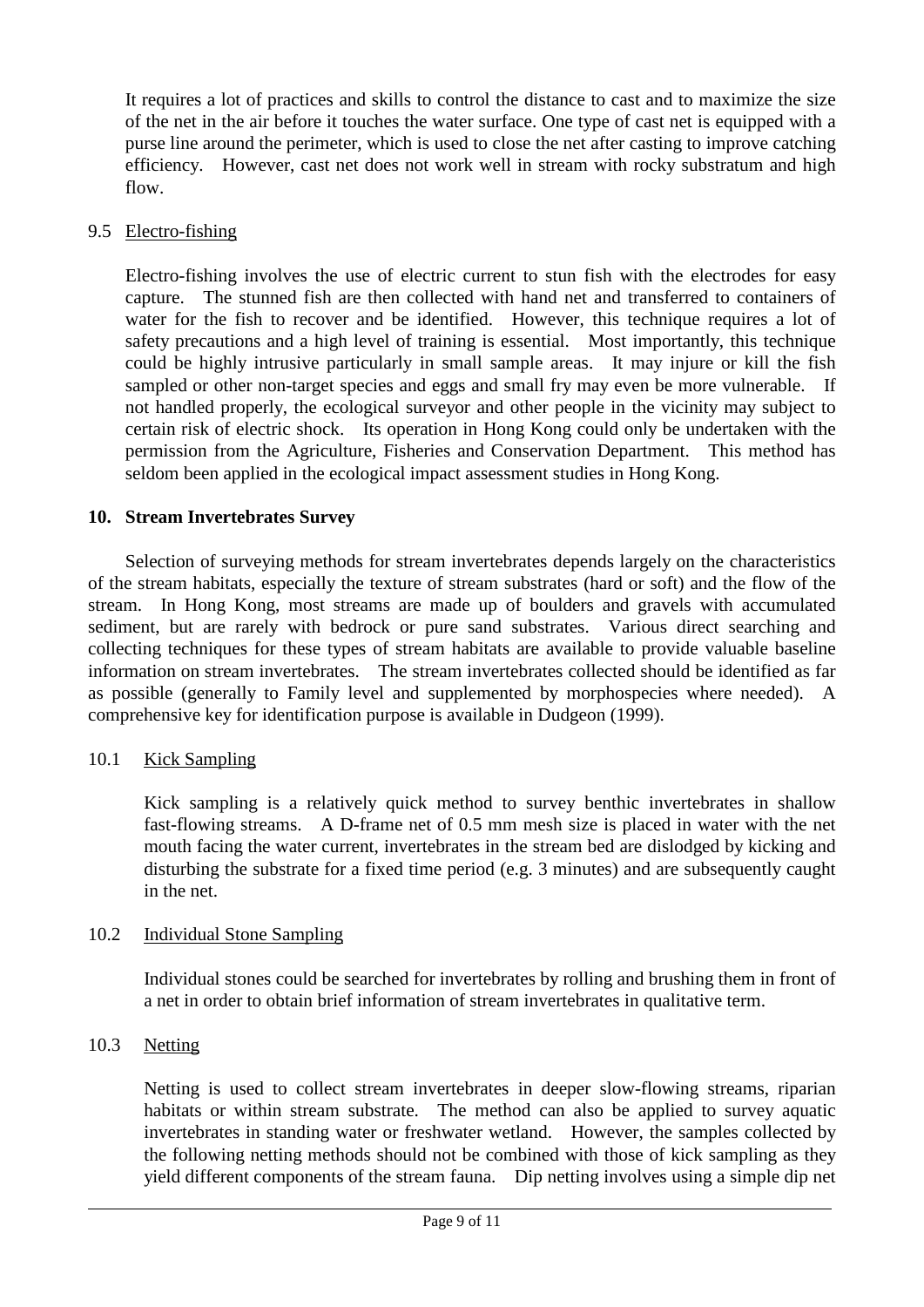to disturb the stream substrate and search among debris, aquatic and emergent vegetation to retrieve invertebrates from the habitats. Sweep netting which includes trailing vegetation and trailing roots along the stream bank could also be applied. The net contents should then be brought back to the laboratory for sorting, identification and counting.

## **11. Other Survey Methodologies**

In the sections above, some survey methodologies for the major taxa groups normally covered by ecological impact assessment studies in Hong Kong have been discussed and provided for reference. The taxa groups covered and the methods listed are, however, by no means mandatory or exhaustive. Ecological surveyors should take into consideration the background of each project, the specific conditions of the study area and the requirements of the study brief *etc*., and to choose the most suitable methods to gather accurate and representative baseline information for ecological impact assessment. If necessary, the readers may consult further references such as those listed in "Further Reading" for more information.

Agriculture, Fisheries and Conservation Department In conjunction with Environmental Protection Department

Date of Issue: December 2010